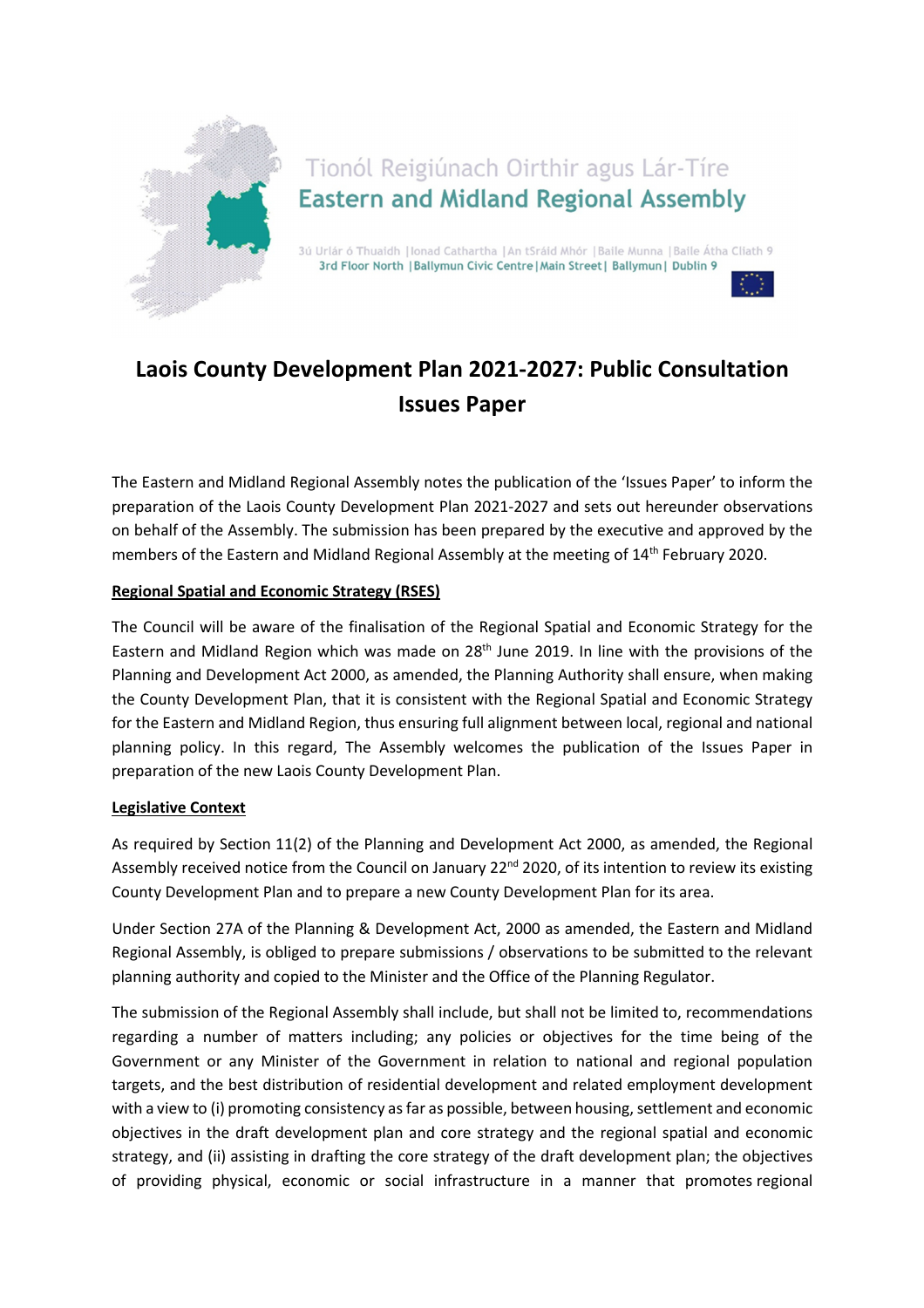development through maximising the potential of the regions; planning for the best use of land having regard to location, scale and density of new development to benefit from investment of public funds in transport infrastructure and public transport services; and collaboration between the planning authority and the regional assembly in respect of integrated planning for transport and land use, in particular in relation to large scale developments and the promotion of sustainable transportation strategies in urban and rural areas, including the promotion of measures to reduce anthropogenic greenhouse gas emissions and address the necessity of adaptation to climate change.

Accordingly, this report contains the opinion of the Eastern and Midland Regional Assembly in relation to the above matters along with recommendations as required under Section 27A of the Planning and Development Act 2000 as amended.

Under Section 11(4) of the Planning and Development Act 2000, as amended, A Chief Executive's Report prepared by the Planning Authority shall summarise the issues raised and recommendations made by the Eastern and Midland Regional Assembly in accordance with Section 27A of the Act, and outline the recommendations of the Chief Executive in relation to the manner in which those issues and recommendations should be addressed in the draft development plan.

# Ensuring Consistency with the RSES- Key Areas

Notwithstanding the requirement of the Planning Authority to ensure, when making the County Development Plan, that the Plan in its entirety is consistent with the Regional Spatial and Economic Strategy, the following are key areas that the Assembly would like to bring attention to in order to inform the future Laois County Development Plan 2021-2027.

#### Growth Strategy of the RSES:

In preparing the forthcoming County Development Plan, it should be noted that Growth Enablers have been specified (Section 3.2) as part of the RSES to facilitate growth across the Region. Growth Enablers are underpinned by the spatial mapping of Functional Urban Areas (FUAs) within the Region. The FUAs for the Eastern and Midland Region are The Dublin Metropolitan Area, The Core Region and The Gateway Region. In this regard, the attention of the Council is brought to the appropriate general Growth Enablers and the Growth Enablers of the Core and Gateway Regions, which are relevant to County Laois.

# Compact Growth:

The future County Development Plan shall ensure consistency with RPOs 3.2 and 3.3, aimed at securing compact growth in line with the NPF. Relevant to County Laois, RPO 3.2 requires that local authorities set out measures to achieve compact development targets of at least 30% of new homes within the existing built up footprint of settlements. This is supported by a number of Guiding Principles contained at Chapter 3 of the RSES regarding the reuse of brownfield and infill sites to achieve compact development.

The RSES seeks that regeneration lands are identified in Core Strategies and that specific objectives are set out to develop the lands (RPO 3.3 refers), including measures to encourage urban regeneration of brownfield lands (RPO 9.8 refers). It is anticipated that further guidance on the delivery and monitoring of compact growth will be addressed in upcoming draft Departmental Guidelines for Development Plans.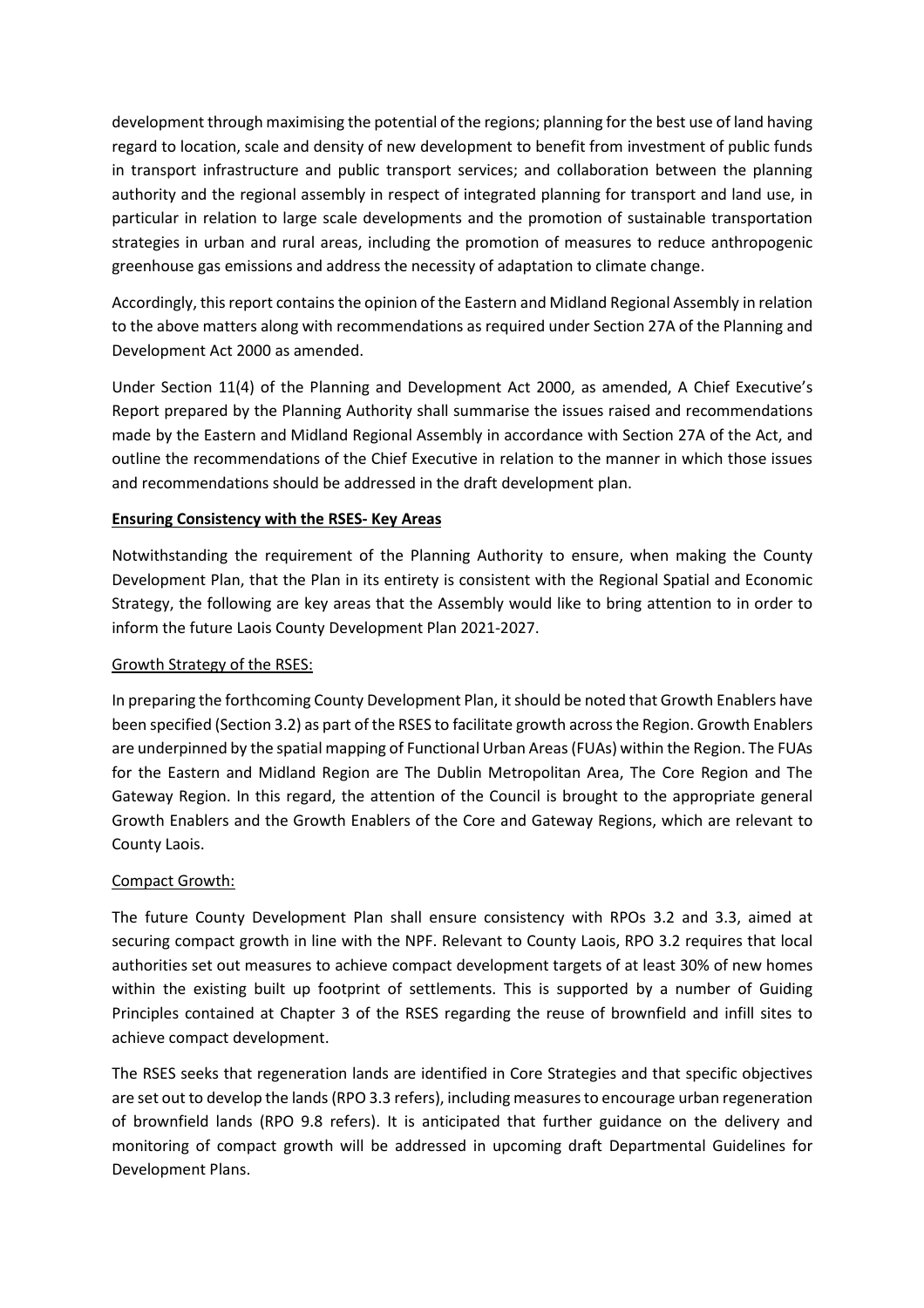### Settlement Strategy including National and Regional Population Targets:

The RSES defines Portlaoise as a Key Town and the Settlement Hierarchy of the County Development Plan is required to reflect this. In formulating the Core Strategy, the attention of the Council is brought to Chapter 4 of the RSES, including Settlement Strategy RPOs 4.1 and 4.2, and Appendix B of the RSES (SPA and County Population Tables).

Population targets are to be applied in line with the requirements of the transitional population projections methodology in the Implementation Road Map for the NPF, issued under DHPLG Circular FPS04/2018. In addition, in order to ensure substantially better linkage between zoning of land and the availability of infrastructure, in accordance with National Policy Objective 72a and Appendix 3 of the NPF, the Local Authority are required to implement the new standardised methodology for core strategies that sets out a tiered approach to land use zoning. It is anticipated that the upcoming draft Departmental Guidelines for Development Plans, will further address the preparation of evidencebased core strategies that provide for an adequate supply of land and housing to meet projected population growth in the county.

Table 4.2 of the RSES outlines the Settlement Typologies to be included as part of the Settlement Hierarchy, which are to be defined by the County Development Plan. This includes Self-Sustaining Growth Towns, Self-Sustaining Towns, Towns, Villages and Rural areas. Regarding the Key Town of Portlaoise, RPOs 4.26 and 4.27 address the role of Key Towns within Core Strategies and this is augmented by RPOs 4.71-4.74 which specifically relate to Portlaoise. Table 4.3 of the RSES provides further guidance and details policy responses for the different settlement typologies. Future County Development Plan policy should ensure consistency in this regard.

Section 3.1 and Appendix A of the RSES provide detail on the Asset-Based Approach to spatial development and it is considered that the Local Authority will find this useful in formulating a Settlement Strategy for the County Development Plan that secures the proper planning and sustainable development of the area.

#### Issues Paper

The Regional Assembly welcome the publication of the Issues Paper framed around a number of questions which the County Development Plan will address. In particular, the stated requirement to comply with national and regional planning policy and the policy hierarchy within which the County Development will sit, is a welcome inclusion.

The areas under which questions are framed within the Issues Paper include, Developing a Growth and Settlement Strategy, Developing an Economic Strategy, Infrastructure and Movement, Tackling Climate Change, Protecting Our Heritage, and Sustainable Communities. This submission has detailed each of these sections below and consideration should be given to the following in order to ensure consistency with the RSES when formulating the County Development Plan.

# Developing a Growth and Settlement Strategy

Points outlined above, under the heading 'Ensuring Consistency with the RSES- Key Areas' should be considered when crafting the Settlement Strategy for the County. This section of the future Plan should emphasise the Core Strategy and the requirement to align with the national and regional strategies and policies of the National Planning Framework (NPF) and the RSES. In addition, Section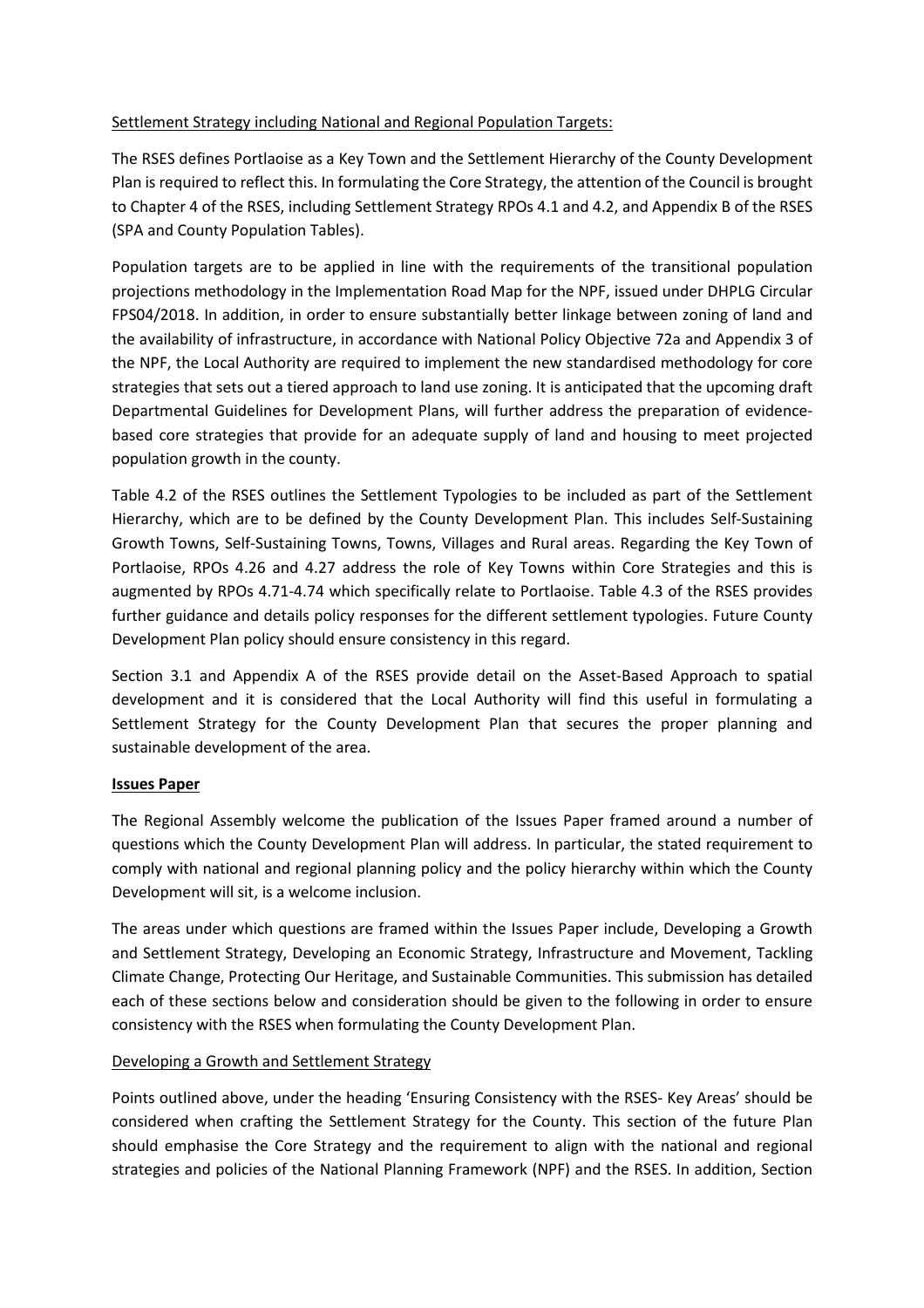9.3 of the RSES deals specifically with 'Housing and Regeneration', whereas Section 4.8 of the RSES deals with housing in rural places. These sections will provide further direction to assist in formulating related policy for the County Development Plan.

The Council are reminded of the obligation to prepare a Housing Need Demand Assessment (HNDA). RPO 9.5 outlines the commitment of the Regional Assembly to support local authorities in the provision of a Housing Need Demand Assessment. This is in keeping with National Policy Objective (NPO) 37 of the National Planning Framework (NPF). It is also noted that draft Departmental Guidelines on HNDA are currently being prepared that will inform an approach to the preparation of HNDA.

# Developing an Economic Strategy

The Assembly welcomes the inclusion of a section on Economic Development as part of the Issues Paper. Economic Opportunity is one of the three Key Principles of the RSES and is supported by RSOs 12-16. Chapter 6 of the RSES deals specifically with Economy and Employment and information contained as part of this chapter will assist the Local Authority in developing related policy. Of particular note for County Laois are; the relevant stated sectoral opportunities at Section 6.4 of the RSES, RPO 6.2 to anticipate unexpected opportunities that may provide for economic development, RPOs 6.4-6.8 and RPO 4.84 relating to the rural economy, RPO 6.9 which supports relevant actions within the Regional Enterprise Plan related to County Laois, RPO 6.19 that specifically relates to tourism in County Laois and, RPO 4.73 related to the J17 National Enterprise Park. Section 6.5 details specific economic sectors and Section 6.3 of the RSES contains Guiding Principles for situating Strategic Employment Development and should be consulted in developing related policy.

The future CDP should also draw on the relevant work of the Local Economic and Community Plan (LECP) and recognise the key role of the LECP in facilitating local economic development. The Assembly notes that the Laois LECP will also require review in light of the adoption of the RSES. The Council is directed to Sections 6.4 and 9.5 of the RSES which highlights the role of the LECP in enterprise development and in promoting social inclusion and economic opportunity for all.

# Infrastructure and Movement

The Assembly welcomes this section of the Issues Paper and in particular the need to coordinate land use and transport. Information contained at Chapter 8 of the RSES will provide assistance to the Local Authority in developing related policy in this area, including RPO 8.6 which outlines that a Local Transport Plan (LTP) for the settlement of Portlaoise is to be prepared. With respect to the provision of Infrastructure, information contained at Chapters 7, 8 and 10 will assist the Local Authority in developing related policy.

# Tackling Climate Change

This section of the Issues Paper is in keeping with the RSES Key Principle on Climate Action, which is supported by RSOs 6-11. Information contained at Chapters 7, 8 and 10 of the RSES will assist the Local Authority in developing related policy. It is noted that a number of the questions posed as part of the Issues Paper relate to environmental protection. The Council are asked to consider the role that renewable energy will play in future Climate Action and in this regard you are advised that draft Departmental Guidelines on Wind Energy Development are available which may assist the Council in formulating any future policy.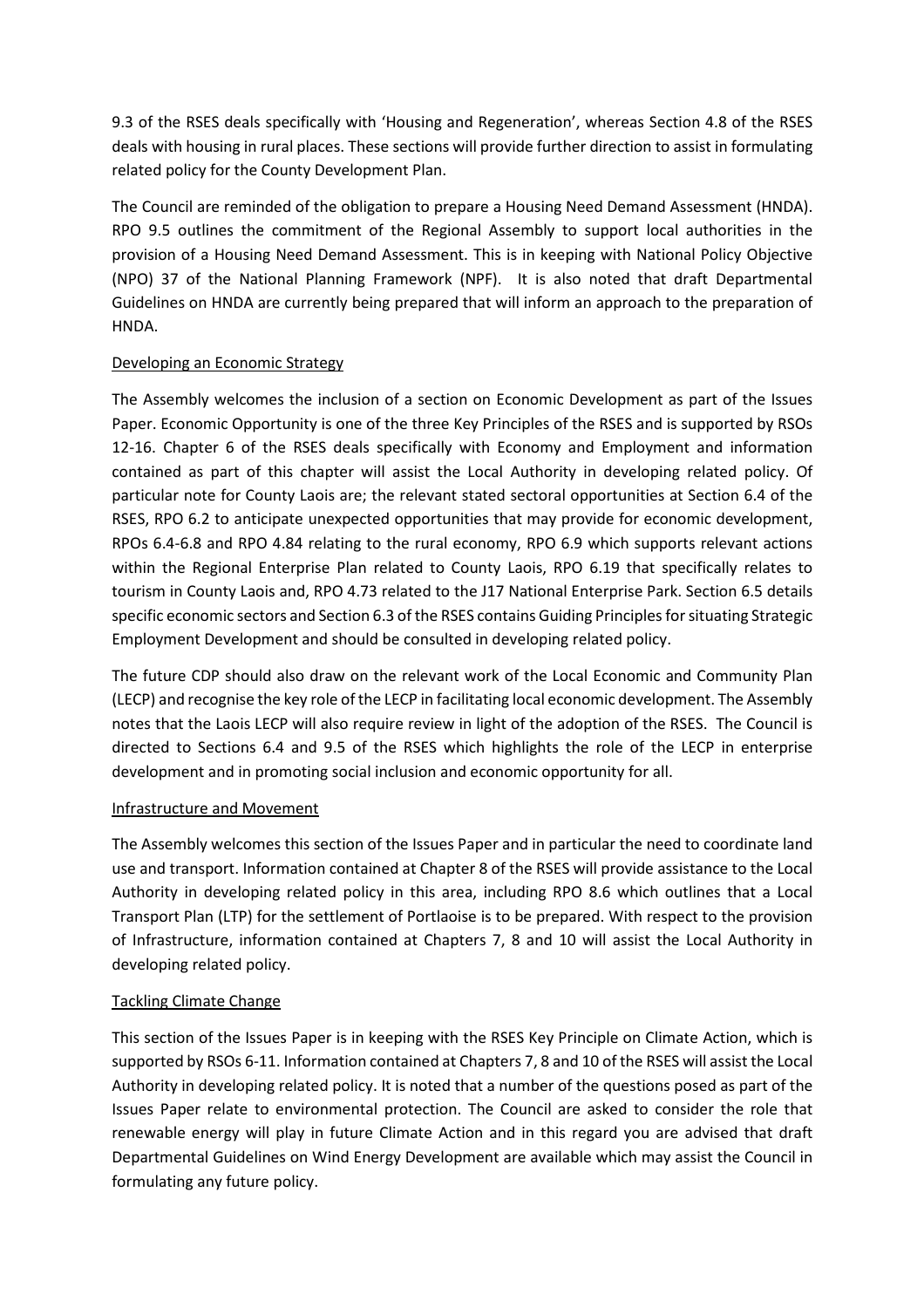The attention of the Council is drawn to the requirements of RPO 3.6 and the preceding related paragraphs of the RSES. To this end, it should be noted that EMRA is leading an ESPON EU research programme (QGasSP) to identify a robust method for quantifying the relative GHG impacts of alternative spatial planning policies, the outputs of which are anticipated in 2020, and may inform the upcoming review of the development plan.

In addition, the Assembly also recommends engagement with the Climate Action Regional Office who may also be able to provide guidance as part of this theme.

### Protecting Our Heritage:

The recognition and promotion of the Natural, Built and Archaeological Heritage of County Laois is a welcome inclusion within the Issues Paper. Sections 7.5 and 9.7 will assist the Local Authority in formulating future County Development Plan policy around cultural, architectural and archaeological heritage, heritage led regeneration, biodiversity and natural heritage. Section 7.7 of the RSES provides information regarding Green Infrastructure and Section 7.8 provides detail on the topic of Landscape which will also be of assistance in formulating future County Development Plan policy.

#### Sustainable Communities:

This Assembly welcome this section of the issues paper focused on measures aimed at creating sustainable communities in County Laois. This is in keeping with the RSES Key Principle of Healthy Placemaking aimed at promoting people's quality of life through the creation of healthy and attractive places in which to live, work and visit. The information contained as part of Chapter 9 of the RSES, which details subjects including diversity, inclusivity, housing, regeneration, healthy placemaking, social opportunity, economic opportunity, access to childcare, education, health services and access to arts, culture, language and heritage, will support the Local Authority in developing relevant policy for the future County Development Plan.

#### Other Topics for Inclusion

Whilst the aforementioned themes of the Issues Paper are considered a good starting point for scoping out and developing the overall County Development Plan, the Assembly recommends that the Council also give consideration to the following topics;

#### Regeneration:

Regeneration is a recurrent theme of the RSES and the Assembly therefore promote the concept of regeneration and renewal for inclusion as part of the future County Development Plan.

The reference to Portlaoise as a Key Town within RSES policy and in particular that contained at Chapter 4 of the RSES is relevant for the Planning Authority in formulating the County Development Plan. This should be considered in tandem with the points outlined above under the heading 'Ensuring Consistency with the RSES- Key Areas'. Specifically, the RSES recognises that Portlaoise has a number of strategic areas that can act as regenerative catalysts increasing the residential, economic and leisure potential of the town centre, whilst also addressing vacancy, derelict buildings and enhancing the vibrancy of the town. Key areas identified include the opportunity sites of James Fintan Lalor Avenue, Lyster Square and laneways connection with the Main Street, Fort Protector and Fitzmaurice Place, Schools site and the former Bank of Ireland Branch/Prison Officer's Club. The RSES also provides support for the document "2040 and Beyond – A Vision for Portlaoise, A strategy for a Better Town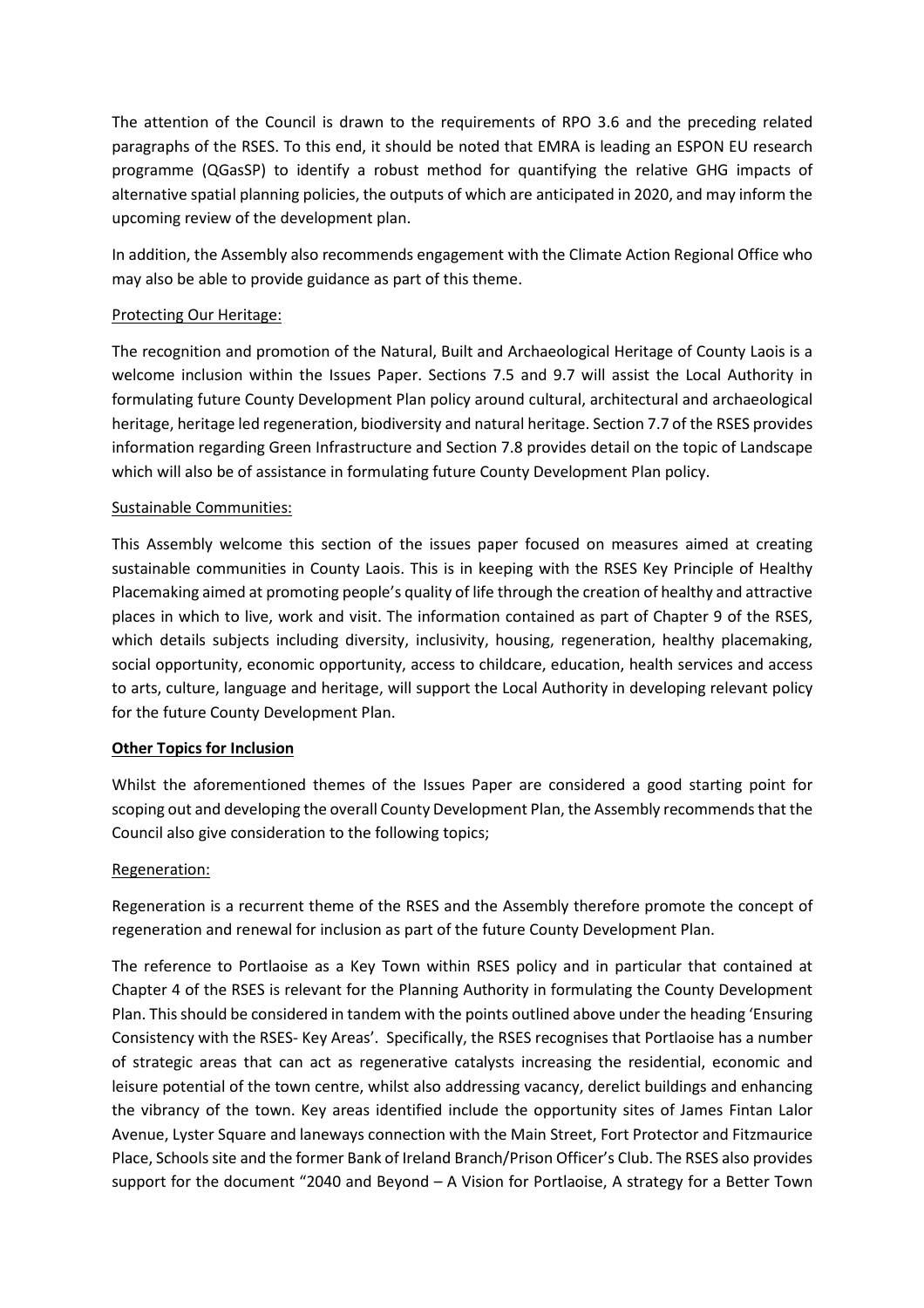Centre" completed in 2017 which sets out principles and a programme of regeneration of the town. This is in keeping with RSES and NPF policy that supports the delivery of the Portlaoise Regeneration and Development Demonstration Project. In addition, support is also provided within the RSES for the transition of Portlaoise to a low carbon town centre by reducing car use and promoting walking and cycling and improving the mix of uses within the town centre.

Sections 9.3 and 4.8 of the RSES deal explicitly with Regeneration in urban and rural contexts. In addition, Regional Strategic Outcome 2 specifically emphasises the importance of Compact Growth and Urban Regeneration, whilst one of the key enablers for growth across the Region (Section 3.2) promotes regeneration and revitalisation of small towns and villages and supports local enterprise and employment opportunities to ensure their viability as service centres for their surrounding rural areas. The RSES outlines that Local authorities, in developing their core strategies and settlement hierarchies will consider a number of growth enablers to meet the potential of places within the County including Regeneration and Development, through the identification of significant ready-togo regeneration projects in the existing built areas of our cities, towns, villages as well as rural regeneration opportunities, which could leverage private and public-sector support and investment, including NPF and European funding with a focus on social as well as physical regeneration.

#### Rural Development:

The RSES recognises the contribution that rural places make towards regional and national development in economic, social and environmental terms. This is specifically reflected in Section 4.8 of the People and Place chapter and Sections 6.4, 6.5, 6.6 and 6.7 of the Economy and Employment chapter, and it is considered that these elements of the RSES will assist in formulating future County Development Plan policy. It should be noted that RPOs 4.80 and 4.81 specifically relate to rural housing provision whilst RPOs 4.84, 6.6, 6.7 and 6.8 relate to diversification within the rural economy including through enhancing sectors such as agriculture and food, forestry and aquaculture, energy and extractive industries, the bioeconomy, tourism and diversification into alternative on-farm and offfarm activities, while at the same time noting the importance of maintaining and protecting the natural landscape and built heritage.

#### Tourism:

The attention of the Council is drawn to the potential that County Laois has to gain from tourism, building on its wealth of heritage, natural assets and recreational infrastructure. Information contained as part of Chapter 6 of the RSES, which specifically relates to Tourism, Natural and Cultural Tourism Assets and Investing in the Tourism Product will assist the Local Authority in developing related policy.

#### Environment (SEA, AA and SFRA)

The assembly acknowledge and welcome the statement as part of the Issues Paper that the County Development Plan will be carried out alongside the required environmental processes, namely Strategic Environmental Assessment, Appropriate Assessment and Strategic Flood Risk Assessment. The Assembly recommend early engagement with the relevant bodies in this regard, including the Office of Public Works, Department of Culture, Heritage and the Gaeltacht, the National Parks and Wildlife Service, the Environmental Protection Agency and Irish Water.